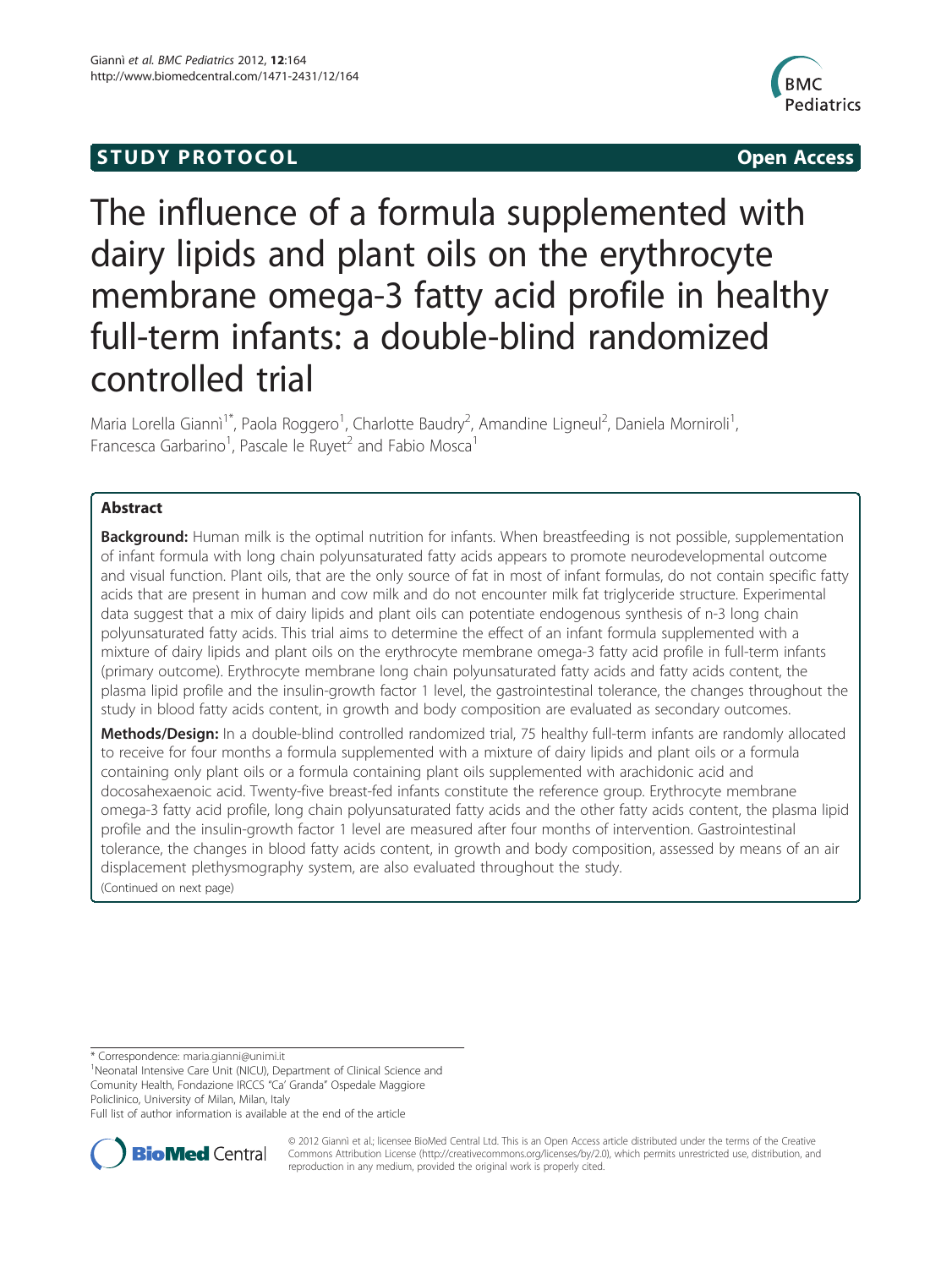#### (Continued from previous page)

**Discussion:** The achievement of an appropriate long chain polyunsaturated fatty acids status represents an important goal in neonatal nutrition. Gaining further insight in the effects of the supplementation of a formula with dairy lipids and plant oils in healthy full-term infants could help to produce a formula whose fat content, composition and structure is more similar to human milk.

Trial registration: ClinicalTrials.gov Identifier NCT01611649

Keywords: Full-term infants, Formula supplementation, Dairy lipids, Erythrocyte membrane omega-3 fatty acid profile

# Background

Human milk is recognized as the gold standard for infant nutrition [\[1-3](#page-5-0)]. Lipids are a major component of human milk and provide 45% of total energy intake. The main constituents are triacylglycerols, phospholipids and their components fatty acids and sterols. Lipids contribute to several biological functions with regard to growth and development. In particular, human milk provides essential fatty acids (EFA) and long chain polyunsaturated fatty acids (LC-PUFA) of omega-3 and omega-6 families, such as docosahexaenoic acid (DHA, 22:6n-3) and arachidonic acid (AA, 20:4n-6) [\[4](#page-5-0)]. These fatty acids constitute the main components of brain tissue and have an important impact on neuronal and visual functions [\[5](#page-5-0)]. LC-PUFA accretion in human brain is a slow gradual process [[6](#page-5-0)]. The last trimester of pregnancy represents a critical period for LC-PUFA deposition whose accretion in the nervous system endures after birth [[7-9\]](#page-5-0). The deposit of AA during the last trimester of pregnancy differs from that of DHA so that at term human brain contains relatively more AA than DHA. However, after term, DHA brain content increases, resulting in DHA being the main LC-PUFA in adult brain. It has been demonstrated that lipids represent 50 to 60% of dry adult brain weight [\[10](#page-5-0)]. In addition, cerebral LC-PUFA concentration seems to be higher in the cortical gray matter and lower in the white matter [\[11,12](#page-5-0)]. In baboon neonates, DHA and AA have been found to be present at highest concentrations in the precentral, postcentral, prefrontal and occipital cortices, and also in basal ganglia, hippocampus, thalamus and cerebellum [[12\]](#page-5-0). As these areas are mainly involved in the development of sensor-motor integration, attention and memory functions, these data suggest the critical role of LC-PUFA in promoting these skills.

Experimental studies confirmed that a deficient dietary intake of DHA can lead to a reduced neuronal cell size, a decreased visual function and a compromised learning behavior [[13,14\]](#page-5-0).

DHA and AA can be directly provided from the diet or be synthesized from endogenous conversion of the precursors alpha-linolenic acid (ALA; 18:3ω3) and linoleic acid (LA; 18:2ω6) by enzymatic processes, which are

present also in fetuses and infants. However, these enzymatic systems seem to be unable to satisfy LC-PUFA requirements in infants until 16 weeks after birth [[15,16\]](#page-5-0). Accordingly, LC-PUFA during pregnancy are mainly supplied by the placental transfer, whereas during the first months of life the infant is dependent on LC-PUFA supply through breast milk or formula [[17\]](#page-5-0).

Fatty acid status can be evaluated by measuring the fatty acid composition of functional tissue such as brain or retina. However, in clinical studies, substitute parameters can be used. It has been demonstrated that erythrocyte membrane fatty acids are representative of brain cell membranes composition, whereas serum lipid levels are influenced by other transient factors, such as contingent diet [[18](#page-5-0),[19](#page-5-0)]. Therefore, DHA levels in erythrocyte membrane phospholipids are commonly used as an indicator of brain DHA status.

When breastfeeding is not possible, milk substitutes represent the nutritional alternative. It has been demonstrated that formula fed infants have lower levels of LC-PUFA in their cerebral cortex than breastfed infants. This relative deficit of LC-PUFA may partially explain the lower Intelligence Quotient scores reported in formula fed infants in comparison with breastfed infants [[20,21\]](#page-5-0). Makrides M. et al. [\[22\]](#page-5-0) reported a positive correlation between the erythrocyte DHA levels and the visual-evoked potential acuity. In addition, the authors demonstrated that full-term formula fed infants had erythrocyte DHA levels lower than breast fed infants [[22\]](#page-5-0). Farquharson J. et al. [[23\]](#page-5-0) have found lower levels of LC-PUFA in the cerebral cortex of infants fed a formula enriched only with EFA than in breastfed infants. These results suggest that formulas containing only ALA and LA may not be adequate to satisfy the actual requirements of infants in terms of LC-PUFA. Furthermore, it has been reported that infants fed a formula supplemented with DHA and AA have higher erythrocyte membrane omega-3 concentrations at 9 months of age as compared to infants fed an unsupplemented formula [[24\]](#page-6-0). Indeed, supplementation of infant formula with LC-PUFA appears to be associated with a beneficial effect on short-term neurodevelopmental outcome and visual function [\[25](#page-6-0)-[27\]](#page-6-0). Although evidence concerning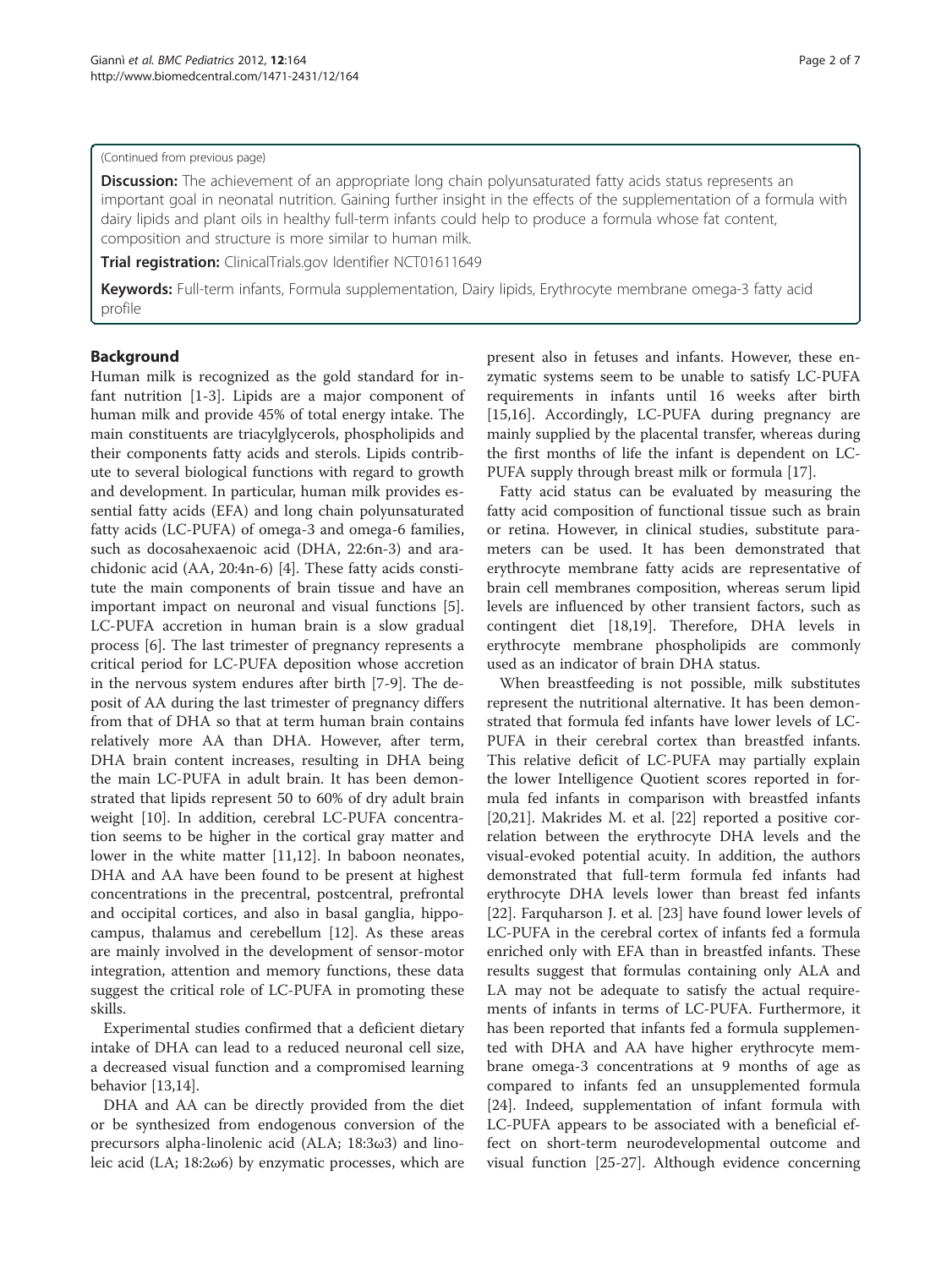the persistence of the beneficial effect beyond the fourth month of age is lacking, it cannot be excluded that the positive effect of LC-PUFA supplementation may become again evident at school age when infants are required to perform tasks that necessitate more complex neural functions [[15](#page-5-0)].

Besides, DHA consumption appears to influence infants' body composition by promoting the development of fat free mass without any detrimental effect on growth [[27\]](#page-6-0). Courville AB. et al. [[28\]](#page-6-0) have recently demonstrated that infants of mothers consuming food supplemented with DHA during the last half of pregnancy have lower ponderal indices and umbilical cord blood insulin concentrations than infants of mothers consuming the placebo.

Most of infant formulas available nowadays on the market contain plant oils as the only source of fat [\[29](#page-6-0)]. Indeed, infant formulas have been enriched in EFA-rich plant oils as cow milk fat does not contain enough EFA to meet infant's needs [\[30](#page-6-0)]. The main plant oils used are coconut oil, corn oil, soybean oil, palm olein, palm kernel oil, palm oil, high oleic safflower oil, peanut oil, and, in Europe, low-erucic acid rapeseed oil. Vegetable oilbased formulas can contain up to 4% residual milk fat [[31\]](#page-6-0). However, plant oils do not contain specific fatty acids, particularly short chain fatty acids, that are present in human and cow milk [[32,33\]](#page-6-0) and constitute a pertinent energy source for infants [\[31](#page-6-0)]. In addition, plant oils do not encounter milk fat triglyceride structure [\[30](#page-6-0)].

The supplementation of infant formulas with dairy lipids could provide a fat composition and structure closer to human milk, thus improving the quality of formula fat composition. Dabadie et al. [\[34](#page-6-0)] demonstrated that dairy lipids associated with rapeseed oil significantly increased erythrocyte DHA levels adults. Recently, it has been reported that rodents consuming a diet with a mix of dairy lipids and plant oils showed levels of brain DHA higher than rodents consuming a diet containing only plant oils or a DHA-enriched diet containing plant oils, with the same ALA contents [[35\]](#page-6-0). These data suggest that a mix of dairy lipids and ALA-rich plant oils could potentiate endogenous n-3 LC-PUFA synthesis.

# Study aims

# Primary aim

To investigate the effect of an infant formula supplemented with a mixture of dairy lipids and plant oils (formula A) on the erythrocyte membrane omega-3 fatty acid profile in healthy full-term infants as compared to a formula containing only vegetable lipids (formula B) or vegetable lipids supplemented with LC-PUFA (AA + DHA) (formula C).

#### Secondary aims

- 1) To compare erythrocyte membrane LC-PUFA content of infants consuming formula A in comparison to breastfed infants (reference group).
- 2) To compare the changes throughout the study in blood fatty acids content exhibited by infants consuming formula A in comparison to infants consuming formula B and formula C and to breastfed infants (reference group).
- 3) To compare the plasma lipid profile and the insulingrowth factor 1 (IGF-1) levels exhibited by infants consuming formula A in comparison to infants consuming formula B and formula C and to breastfed infants (reference group).
- 4) To investigate the gastrointestinal tolerance of formula A.
- 5) To evaluate the growth and the body composition changes exhibited by infants consuming formula A in comparison to infants consuming formula B and formula C and to breastfed infants (reference group).
- 6) To compare the erythrocyte membrane fatty acid profile exhibited by infants consuming formula A in comparison to infants consuming formula B and formula C and to breastfed infants (reference group).

# Methods and design

The study is designed as a mono-centric, double-blind, randomized controlled trial. The Ethical Committee of the Fondazione IRCCS Cà Granda Ospedale Maggiore Policlinico, University of Milan, Italy, approves the study protocol before the start of the study. Written informed consent is obtained from both parents.

#### Study population

All infants who are born in the Department of Neonatology of the Fondazione IRCCS Cà Granda Ospedale Maggiore Policlinico, University of Milan, are screened for participation in the study.

Inclusion criteria are: gestational age 37 to 42 weeks, birth weight >2500 g, healthy newborns from normal pregnancy, aged up to 3 weeks when entering the study. Exclusion criteria are: newborns whose parents have planned to move within 6 months after birth, newborns with a positive family history of allergy to milk proteins, newborns with known congenital or postnatal diseases which could interfere with the study. With regard to the reference group, additional inclusion criteria were the intention of mothers to exclusively breastfeed their infants at least for 4 months and being exclusively breastfed at time of enrollment.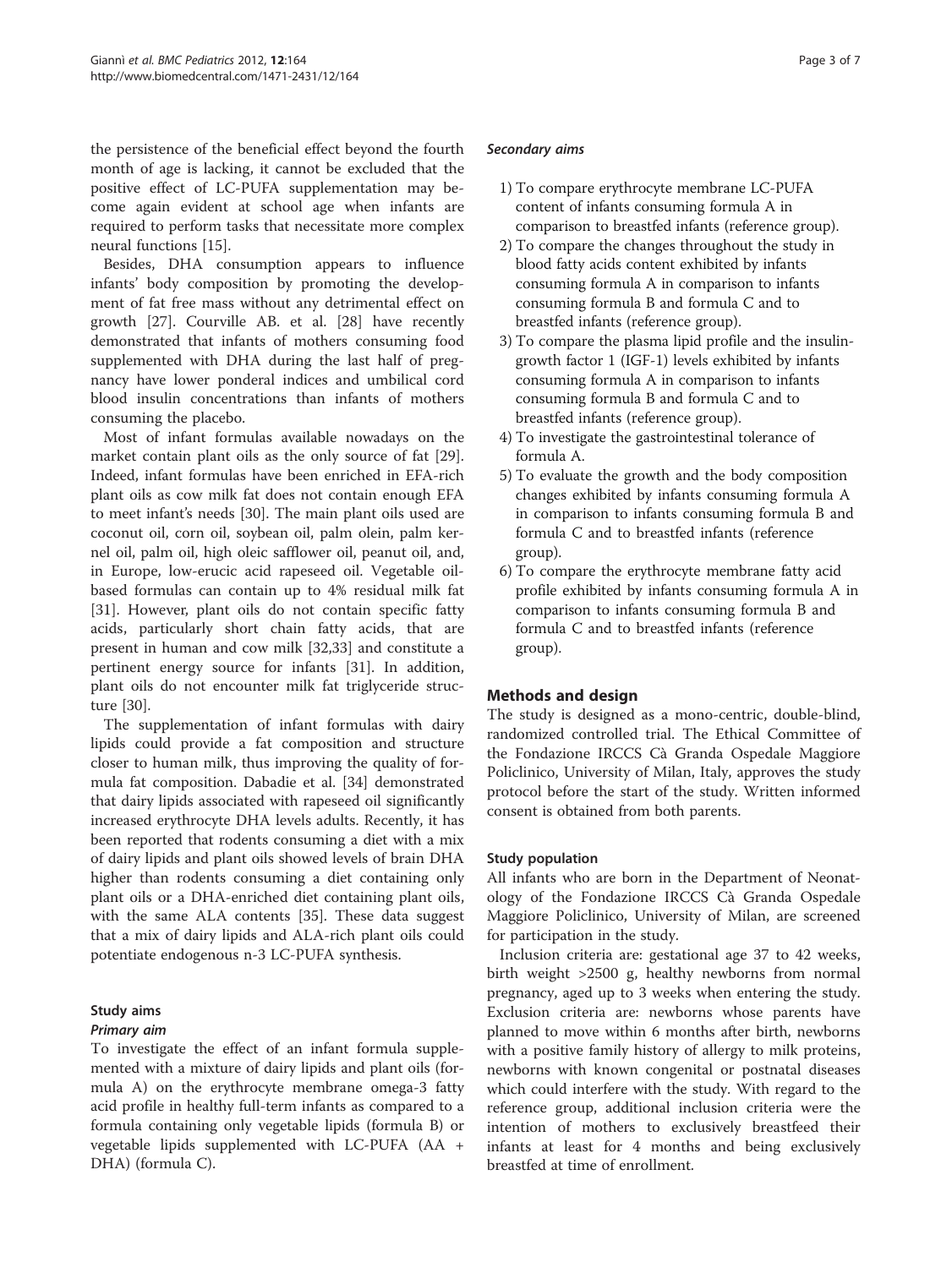#### Subject enrollment and randomization

Mothers are encouraged to breastfeed their newborn for at least 4 months. Only if mothers cannot or intend not to breastfeed their newborns, the study team asks the parents for their consent to participate in the study and to be randomized to one of the three formula groups. Enrollment and randomization occur at the same time and are performed within 21 days after delivery.

Infants whose mothers indicate that they intend to exclusively breastfeed are included in the breastfeeding group. This group serves as the non-randomized reference group.

The randomization schedule (provided by Lactalis Recherche et Developpement, Nutrition Department, Retiers, France) is computer-generated and stratified on sex. Sequentially numbered tins of infant formula are prepared according to this schedule. All formulas are packaged in blinded containers labeled only with the study details and the number of randomization; they are indistinguishable in appearance and texture. Once the newborn is enrolled, he/she is allocated to the next available study number which corresponds to the allocation to one of the 3 study formulas. Both the investigators and the infants' parents are blind to the group allocation.

#### Interventions

At enrollment, each newborn is allocated to one of the three formula groups. Newborns randomized to formula A receive a formula containing a mixture of dairy lipids and plant oils; newborns randomized to formula B receive a formula containing only plant oils; newborns randomized to formula C receive a formula containing plant oils supplemented with AA and DHA. Compositions of the three formulas are detailed in Table 1. Study formulas are started straightaway after randomization and are provided for the four subsequent months. The study formulas are formulated into powders and are

|  | <b>Table 1 Composition of the infant formulas</b> |  |  |  |
|--|---------------------------------------------------|--|--|--|
|--|---------------------------------------------------|--|--|--|

|                      |      | Formula A   | Formula B          | Formula C   |
|----------------------|------|-------------|--------------------|-------------|
|                      |      | $100$ m $*$ | $100 \text{ ml}^*$ | $100$ m $*$ |
| Energy               | kJ   | 275         | 275                | 275         |
|                      | kcal | 66          | 66                 | 66          |
| Protein              | G    | 1.3         | 1.3                | 1.3         |
| Carbohydrates        | G    | 8.1         | 8.1                | 8.1         |
| Lactose              | G    | 6.8         | 6.8                | 6.8         |
| Fat                  | G    | 3.1         | 3.1                | 3.1         |
| Linoleic acid        | mq   | 439         | 549                | 549         |
| alpha linolenic acid | mq   | 73          | 55                 | 55          |
| AA                   | mg   |             |                    | 12.4        |
| DHA                  | mq   |             |                    | 6.2         |

\* Reconstituted 13.3%.

reconstituted at 13.3%. All study formulas are currently on the market; they are manufactured and provided by Lactalis, Craon, France in compliance with the European directive on infant formulae.

Infants are fed on demand and are not allowed to introduce complementary foods while receiving one of the study formulas.

#### Study outcome measures

The study schedule is reported in Table 2.

# Measurement of erythrocyte membrane and blood fatty acid levels, plasma lipid profile (triglycerides, high density lipoprotein, low density lipoprotein, total cholesterol) and IGF-1 levels

Venous blood samples are drawn after consumption of the allocated formula for 4 months. The blood is collected on heparin. Plasma is separated by 15-min centrifugation (2200 g at 4°C) from erythrocytes that are rinsed with saline solution (NaCl 0.9%). The plasma and erythrocytes are stored at −80°C for later analysis.

Erythrocyte membrane FA levels are measured by means of a gas–liquid chromatography (HPLC) by ITERG, Pessac, France. Sum of omega-3 FA levels includes ALA, EPA (eicosapentaenoic acid, 20:5n-3), DPA (docosapentaenoic acid, 22:5n-3) and DHA levels. Plasma lipid profile and IGF1 levels are measured by means of standard techniques.

#### Measurement of blood FA levels

Whole blood samples are collected using a heel stick at enrollment and after four months of consumption of the

#### Table 2 Study schedule

|                                                                                          | V1       | V2 | V3 | V4 | V5 |
|------------------------------------------------------------------------------------------|----------|----|----|----|----|
| Written informed consent                                                                 | $\times$ |    |    |    |    |
| Personal and family history                                                              | $\times$ |    |    |    |    |
| Inclusion and exclusion criteria                                                         | X        |    |    |    |    |
| Randomization                                                                            | X        |    |    |    |    |
| Phone calls                                                                              |          | X  |    | X  |    |
| Heel stick blood sampling                                                                | X        |    |    |    | X  |
| Venipuncture                                                                             |          |    |    |    | X  |
| Anthropometric parameters<br>(weight, length, head circumference)                        | X        |    | X  |    | X  |
| Body composition                                                                         | $\times$ |    | X  |    | X  |
| Evaluation of onset and severity of<br>atopic dermatitis by means<br>of the SCORAD index | $\times$ |    | X  |    | X  |
| Throughout the study<br>Adverse events                                                   |          |    |    |    |    |

V1=enrollment ; V2= consumption of the allocated formula for one month; V3= consumption of the allocated formula for two months; V4= consumption of the allocated formula for three months; V5= consumption of the allocated formula for four months.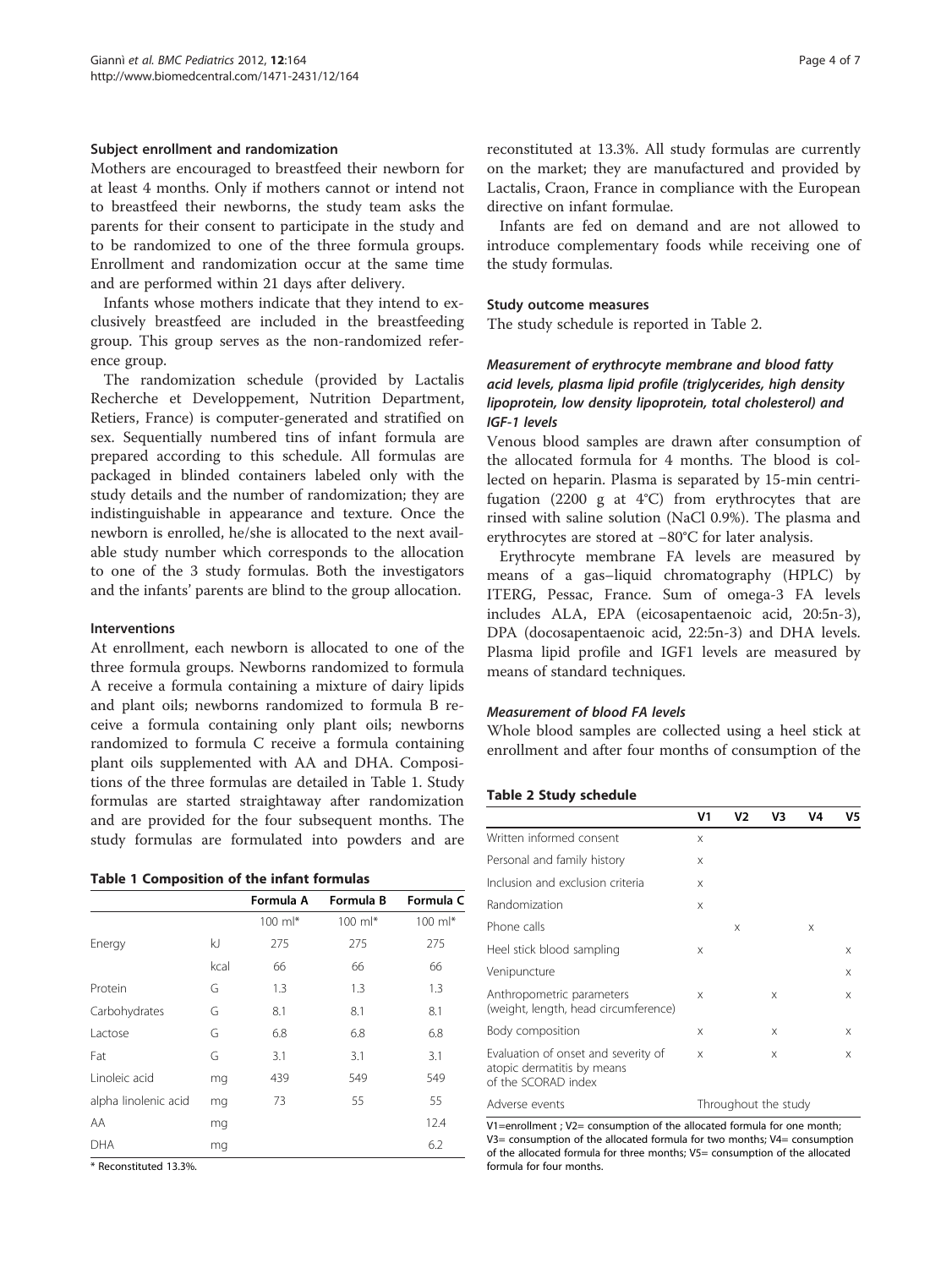allocated formula. FA levels are quantified by means of a gas–liquid chromatography (HPLC) by Oxigenlab, Brescia, Italy.

#### Investigation of the gastrointestinal tolerance

Parents are contacted every four weeks either by clinic visits or phone calls. Specifically, the following indicators of gastrointestinal tolerance are collected after one and three months of consumption of the allocated formula: amount of formula consumed, regurgitation/reflux, colic (intermittent attacks of abdominal pain when the baby screams and draws up his/her legs but is well between episodes), daily frequency of stool passage, stool consistency and color. In addition, during the clinic visits, the onset, if present, and the severity of atopic dermatitis is evaluated by means of the SCORAD index [\[36](#page-6-0)].

#### Growth and body composition

Birth weight, length and head circumference are recorded. Growth and body composition are then evaluated at enrollment, after 2 and 4 months of consumption of the allocated formula. The infants' anthropometric measurements (body weight, length, head circumference) are obtained using standardized techniques [\[37](#page-6-0)]. Subject mass is measured on an electronic scale accurate to the nearest 0.1 g. Recumbent length is measured on a Harpenden stadiometer to the nearest 1 mm. The head circumference is measured using a non-stretch measuring tape to the nearest 1 mm. Z-scores for weight, length and head circumference are then calculated with the EUROGROWTH software [\(http://www.euro-growth.org/](http://www.euro-growth.org/)). Body composition is assessed using an air displacement plethysmography system (PEA POD Infant Body Composition System, COSMED- USA). A detailed description of the PEA POD's physical design, operating principles, validation and measurement procedures is provided elsewhere [\[38,39](#page-6-0)]. The PEA POD assesses fat mass and fat free mass by direct measurements of body mass and volume and the application of classic densitometric principles. Infants are measured in the PEA POD naked. Each PEA POD test takes about 3 min to complete. Subject volume is measured in an enclosed chamber by applying gas laws that relate pressure changes to volumes of air in the chamber. Body density is then computed from the measured body mass and volume, and inserted into a standard formula for estimating the percentage of total body fat mass according to a 2- compartment model. The intra-observer coefficient of variation for the percentage of fat mass estimates is 0.3%.

#### Sample size, power and statistical analysis

In order to detect a difference of 20% with a standard deviation of 0.3 in the erythrocyte membrane omega-3 fatty acids levels between infants receiving formula A and infants receiving formula B or formula C, at a power of 90% and with an alpha error of 5%, a total of 23 infants per group is necessary. Considering a drop out rate of about 10%, a total of 75 formula fed infants, with 25 infants for each group, are included. Twenty-five exclusively breastfed infants constitute the reference group.

All statistical analyses are performed on an intention to treat basis. In addition, alternative per protocol analyses are performed, excluding all infants who are not fed according to the protocol study. Statistical analysis is performed by Soladis, Lyon, France. For statistical analysis a p-value <0.05 is considered significant (two tailed). All statistical analyses are performed using SPSS 12 (SPSS Inc., Chicago, IL, USA). Continuous variables are expressed as mean, standard deviation, minimum, maximum, median, quartiles.

The differences among groups in erythrocyte omega-3 FA levels, plasma lipid profile and IGF-1 levels are assessed using an analysis of covariance with sex as covariate. Differences among and within groups in repeated measurements of plasma FA levels, of growth parameters and body composition, are analyzed with an analysis of variance.

As the breastfed infants are not randomized, no statistical analysis is performed to compare the breastfed group with any of the formula feeding groups.

#### Adverse events and serious adverse events

Adverse events (AEs) are assessed based on clinical observation of the investigators or inquires to the parents. All AEs are recorded in adverse event forms and are evaluated by the investigator for causality for the relationship to the study feeding and for severity. An AE is defined as any event, that is not consistent with the information provided in the consent form or can reasonably be expected to accompany the natural history and progression of the subject's condition throughout the study. AEs are considered as serious (SAEs) if they are fatal or life-threatening, require hospitalization or surgical intervention, result in persistent or significant disability/incapacity or are considered to be medically relevant by the investigator. All other AEs are categorized as non-serious.

# **Discussion**

Human milk represents the optimal nutrition for infants and ensures optimal growth and development. LC-PUFA, which are provided through breast milk, play a critical role in the development of neuronal and visual functions. Hence, the achievement of an appropriate neonatal LC-PUFA status represents an important goal in neonatal nutrition, especially when breastfeeding is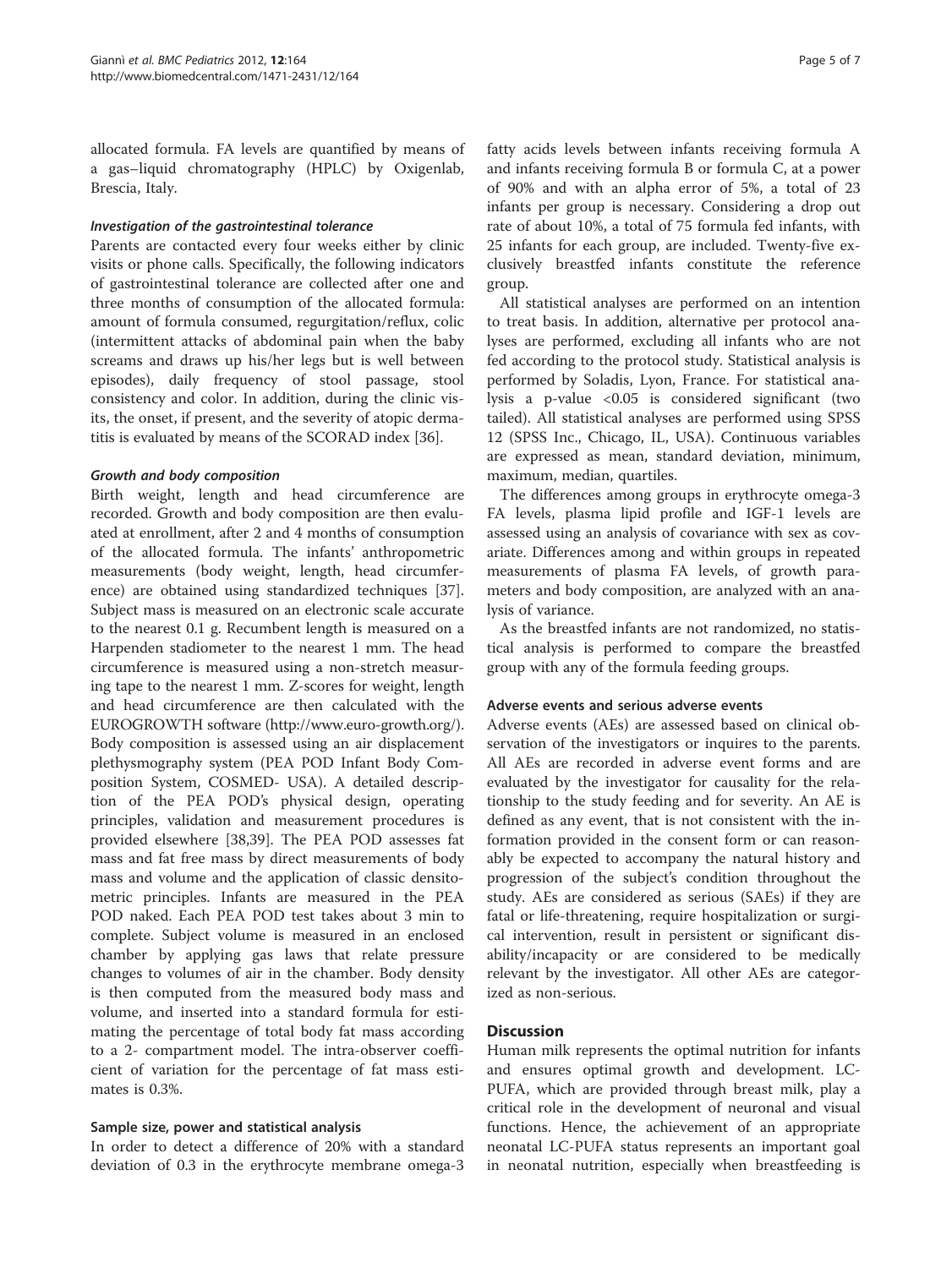<span id="page-5-0"></span>not possible [5,7,8]. Formula fed infants have been demonstrated to exhibit lower cerebral and erythrocyte LC-PUFA levels as compared to breast fed infants when consuming an unsupplemented formula or a formula supplemented only with EFA [22,23]. On the contrary, infants receiving a formula supplemented with DHA and AA show higher erythrocyte membrane omega-3 concentrations than infants fed an unsupplemented formula [[24\]](#page-6-0). Recent experimental data indicate that a dairy fat blend providing as little as 1.5% ALA is superior to the plant oil blend for increasing brain DHA, even when the recommended DHA and AA levels are exogenously provided, suggesting that the endogenous synthesis of n-3 LC-PUFA synthesis can be enhanced [\[35](#page-6-0)]. Formula fed infants could then benefit from the supplementation of formula with dairy lipids and plant oils by attaining higher erythrocyte membrane omega-3 FA content than infants receiving a formula supplemented with plant oils or plants oils enriched with LC-PUFA. The achievement of optimal DHA levels in formula fed infants could also be associated with improved neurocognitive and visual functions, as previously underlined by other studies [\[25-](#page-6-0) [27\]](#page-6-0). Not only the erythrocyte membrane omega-3 FA levels will be investigated but also the other erythrocyte membrane FA levels, the plasma lipid profile, the insulin growth factor 1, the formula tolerance, the growth and body composition. Gaining insight in the effects of the supplementation of a formula with dairy lipids and plant oils in healthy full-term infants could improve the fat content, composition and structure of infant formulas, making them closer to human milk.

#### Abbreviations

AE: Adverse event; ALA: Alpha linolenic acid; AA: Arachidonic acid; DHA: Docosahexaenoic acid; DPA: Docosapentaenoic acid; EFA: Essential fatty acid; EPA: Eicosapentaenoic acid; FA: Fatty acid; IGF1: Insulin-like growth factor 1; LA: Linoleic acid; LC-PUFA: Long chain polyunsaturated fatty acid; SAE: Serious adverse event.

#### Competing interests

Lactalis Nutrition Santé, Torcé, France for the financial support and for providing the study formulas.

#### Authors' contributions

Paola Roggero, Pascale Le Ruyet and Fabio Mosca formulated the research question and wrote the study protocol. Daniela Morniroli, Amandine Ligneul contributed to the development of the protocol. Francesca Garbarino gave advice on statistical analysis. Charlotte Baudry, Maria Lorella Giannì, Paola Roggero wrote the draft of the manuscript and the other authors reviewed the manuscript. All authors approved the final version of the manuscript.

#### Author details

<sup>1</sup>Neonatal Intensive Care Unit (NICU), Department of Clinical Science and Comunity Health, Fondazione IRCCS "Ca' Granda" Ospedale Maggiore Policlinico, University of Milan, Milan, Italy. <sup>2</sup> Lactalis Recherche et Développement, 8 Fromy - CS 60082, 35240, Retiers, France.

Received: 10 August 2012 Accepted: 11 October 2012 Published: 17 October 2012

#### References

- 1. Michaelsen KF, Weaver L, Branca F, Robertson A: Feeding and nutrition of infants and young children. European Series N° 87th edition. Copenhagen: WHO Regional Publications: 2000.
- 2. American Academy of Pediatrics Section on Breastfeeding: Breastfeeding and the use of human milk. Pediatrics 2005, 115:496–506.
- 3. ESPGHAN Committee on Nutrition, Agostoni C, Braegger C, Decsi T, Kolacek S, Koletzko B, Michaelsen KF, Mihatsch W, Moreno LA, Puntis J, Shamir R, Szajewska H, Turck D, van Goudoever J: Breast-feeding: A commentary by the ESPGHAN Committee on Nutrition. J Pediatr Gastroenterol Nutr 2009, 49:112–125.
- 4. Jensen RG, Hagerty MM, McMahon KE: Lipids of human milk and infant formulas: a review. Am J Clin Nutr 1978, 31:990–1016.
- 5. Innis SM: Dietary (n-3) fatty acids and brain development. J Nutr 2007, 137:855–859.
- 6. Percy P, Percy A, Vilbersson G, Mansson JE: Polyunsaturated fatty acid accretion in first- and second-trimester human fetal brain: lack of correlation with levels in paired placental samples. Biochem Mol Med 1996, 59:38–43.
- 7. Clandinin MT, Chapell JE, Leong S, Heim T, Swyer PR, Chance PW: Intrauterine fatty acid accretion rates in human brain: implications for fatty acid requirements. Early Hum Dev 1980, 4:121-129.
- 8. Clandinin MT, Chappell JE, Leong S, Heim T, Swyer PR, Chance GW: Extrauterine fatty acid accretion in infant brain: implications for fatty acid requirements. Early Hum Dev 1980, 4:131-138.
- 9. Martinez M, Mougan I: Fatty acid composition of human brain phospholipids during normal development. J Neurochem 1998, 71:2528–2533.
- 10. Martinez M: Tissue levels of polyunsaturated fatty acids during early human development. J Pediatr 1992, 120(Suppl 4):129-138.
- 11. Lauritzen L, Hansen HS, Jorgensen MH, Michaelsen KF: The essentiality of long chain n-3 fatty acids in relation to development and function of the brain and retina. Prog Lipid Res 2001, 40:1-94.
- 12. Diau GY, Hsieh A, Sarkadi-Nagy E, Wijendran V, Nathanielsz P, Brenna JT: The influence of long chain polyunsaturate supplementation on docosahexaenoic acid and arachidonic acid in baboon neonate central nervous system. BMC Med 2005, 3:11.
- 13. McCann JC, Ames BN: Is docosahexaenoic acid, a n-3 long-chain polyunsaturated fatty acid, required for development of normal brain function? An overview of evidence from cognitive and behavioral tests in humans and animals. Am J Clin Nutr 2005, 82:281-295.
- 14. Arterburn LM, Hall EB, Oken H: Distribution, interconversion, and dose response of n-3 fatty acids in humans. Am J Clin Nutr 2006, 83(Suppl 6):1467–1476.
- 15. Hadders-Algra M: Effect of long-chain polyunsaturated fatty acid supplementation on neurodevelopmental outcome in full-term infants. Nutrients 2010, 2:790–804.
- 16. De Lucchi C, Pita ML, Faus MJ, Periago JL, Gil A: Changes in the fatty acid composition of plasma and red blood cell membrane during the first hours of life in human neonates. Early Hum Dev 1987, 15:85-93.
- 17. Larque E, Demmelmair H, Koletzko B: Perinatal supply and metabolism of long-chain polyunsaturated fatty acids: importance for the early development of the nervous system. Ann N Y Acad Sci 2002, 967:299–310.
- 18. Babin F, Limasset B, Descomps B, Rieu D, de Paulet FM, de Paulet AC: Nervonic acid in red blood cell sphingomyelin in premature infants: an index of myelin maturation. Lipids 1993, 28:627–630.
- 19. Fekete K, Marosvölgyi T, Jakobik V, Decsi T: Methods of assessment of n-3 long-chain polyunsaturated fatty acid status in humans: a systematic review. Am J Clin Nutr 2009, 89:2070S–2084S.
- Lucas A, Morley R, Cole TJ, Lister G, Leeson-Payne C: Breast milk and subsequent intelligence quotient in children born preterm. Lancet 1992, 339:261–264.
- 21. Anderson JW, Johnstone BM, Remley DT: Breast-feeding and cognitive development: a meta-analysis. Am J Clin Nutr 1999, 70:525-535.
- 22. Makrides M, Simmer K, Goggin M, Gibson RA: Erythrocyte docosahexaenoic acid correlates with the visual response of healthy, term infants. Pediatr Res 1993, 33:425–427.
- 23. Farquharson J, Jamieson EC, Abbasi KA, Patrick WJ, Logan RW, Cockburn F: Effect of diet on the fatty acid composition of the major phospholipids of infant cerebral cortex. Arch Dis Child 1995, 72:198–203.